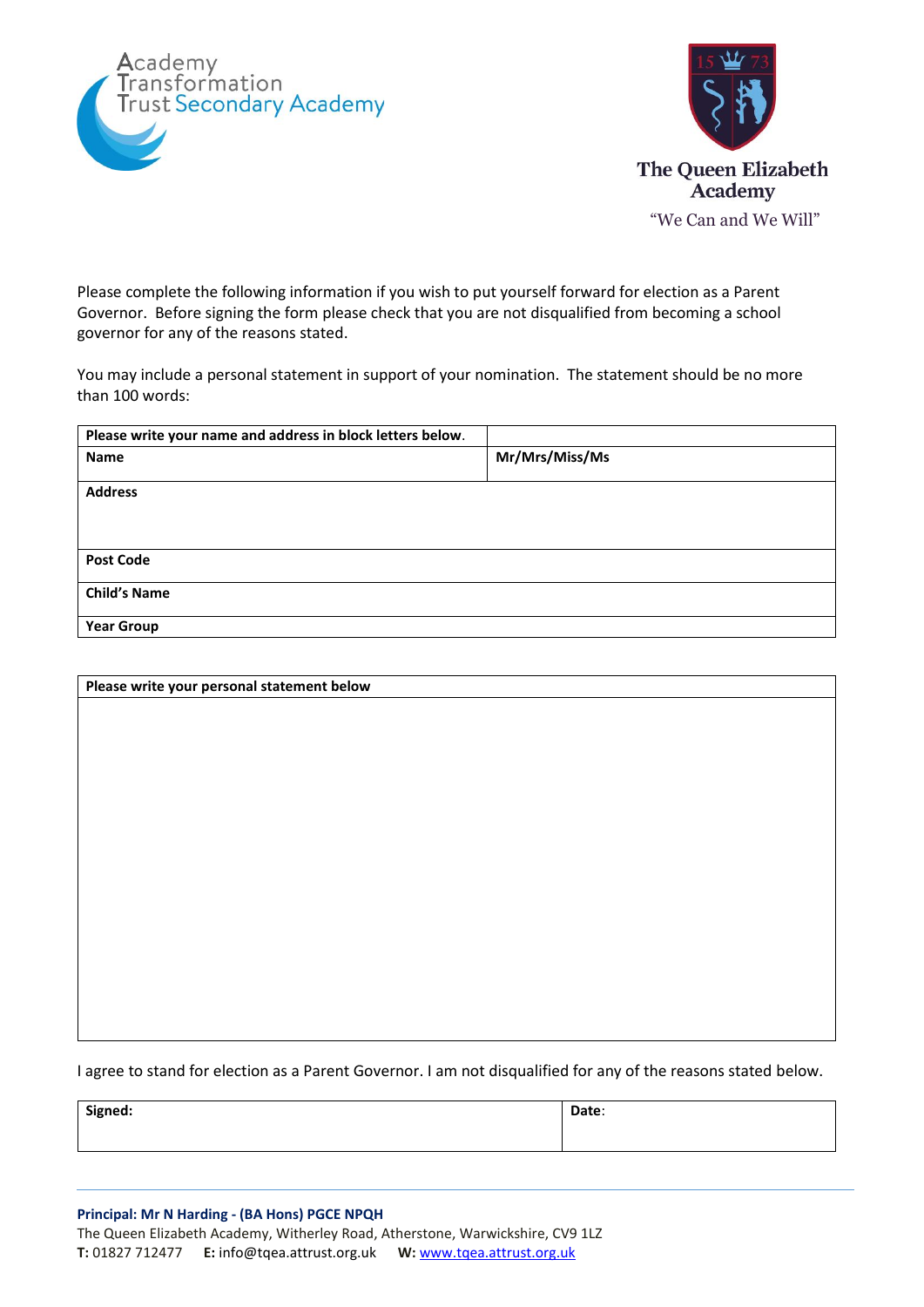## **SCHOOL GOVERNORS' – QUALIFICATIONS DISQUALIFICATIONS**

A governor must be aged 18 or over at the time of their election or appointment. This does not apply to an associate member.

A person is disqualified from being a governor or associate member if the following apply:

- cannot hold more than one governorship at the same school;
- $\Box$  is detained under the Mental Health Act 1983:
- $\Box$  has failed to attend the governing body meetings for a continuous period of six months, beginning with the date of the first meeting they failed to attend, without the consent of the governing body. This provision does not apply to the head teacher;

a foundation (other than ex-officio), LEA, community, partnership or sponsor governor who has been disqualified for failing to attend governing body meetings may not be nominated for election or appointed as a governor of any category at that school until 12 months has elapsed;

 $\Box$ his/her estate has been sequestrated and the sequestration has not been discharged, annulled or reduced or he/she is the subject of a bankruptcy restrictions order or an interim order;

 $\Box$ is subject to a disqualification order or disqualification undertaking under the Company Directors Disqualification Act 1986, a disqualification order under part 2 of the Companies (Northern Ireland) Order 1989, a disqualification undertaking accepted under the Company Directors Disqualification (Northern Ireland) Order 2002 or to an order made under section 429 (2) of the Insolvency Act 1986 (failure to pay under county court administration order);

has been removed from the office of charity trustee for a charity by an order made by the Charity  $\Box$ Commissioners or High Court on the grounds of any misconduct or mismanagement, or under section 7 of the Law Reform (Miscellaneous Provisions) (Scotland) Act 1990 from being concerned in the management or control of any body;

 $\Box$ is included in the list kept under section 1 of the Protection of Children Act 1999(b) (list of those considered by the Secretary of State as unsuitable to work with children);

 $\Box$ is disqualified from working with children under sections 28 and 29 or 29A of the Criminal Justice and Court Services Act 2000;

is disqualified from registration under Part 10 A of the Children Act 1989(d) for child minding or providing day care; or

 $\Box$ disqualified from registration under Part 3 of the Childcare Act 2006(e);

 $\Box$ has been sentenced to 3 months or more in prison (whether suspended or not and without the option of a fine) within the last 5 years before becoming a governor or since becoming a governor (whether in the UK or elsewhere);

 $\Box$ has received a prison sentence of 2  $\frac{1}{2}$  years or more within the last 20 years before becoming a governor;